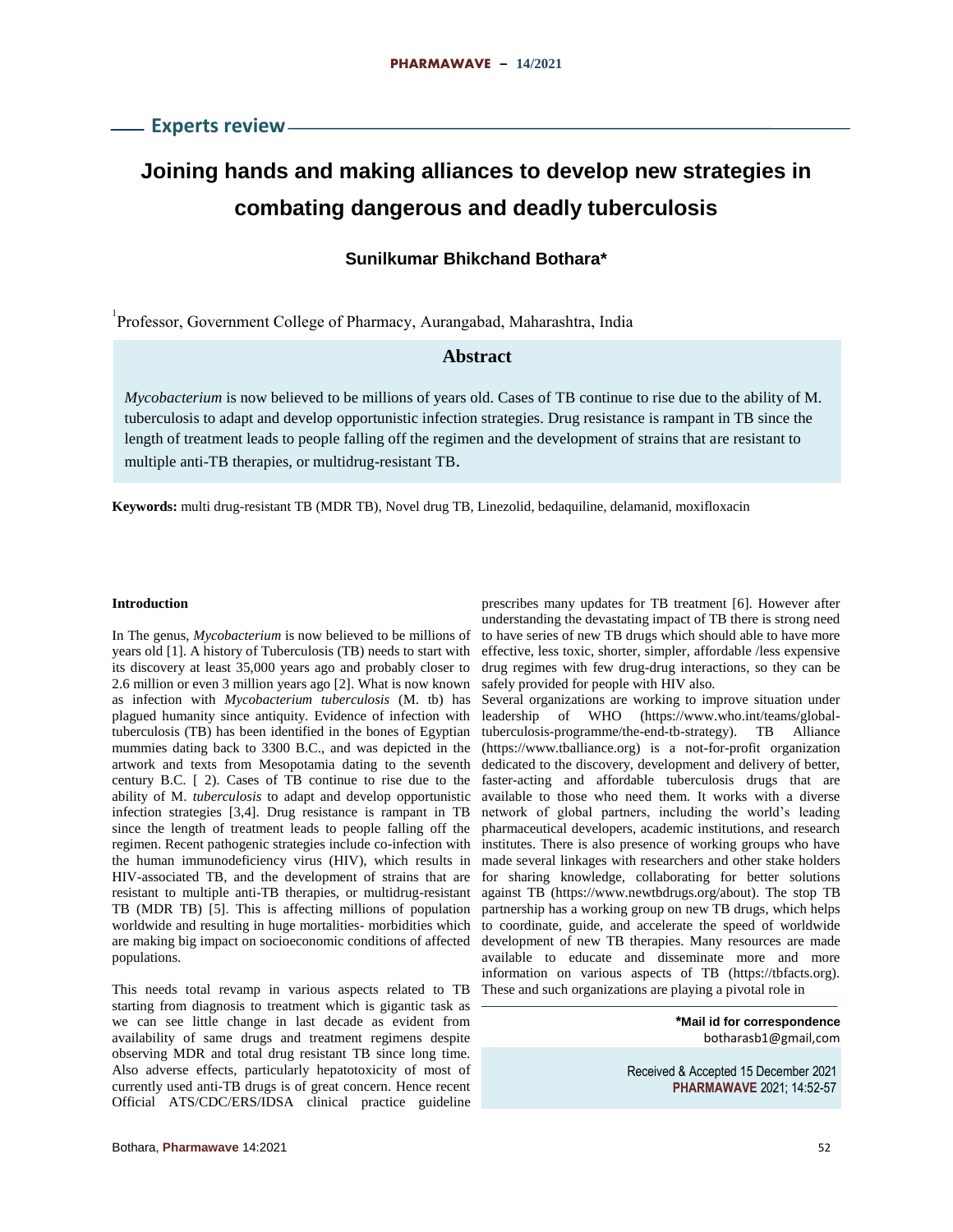### **PHARMAWAVE – 14/2021**

| <b>Group name</b> | Anti-tuberculosis drugs                                                |
|-------------------|------------------------------------------------------------------------|
| Group 1           | First-line oral drugs: isoniazid, rifampicin, ethambutol, pyrazinamide |
| Group 2           | Quinolones: high-dose levofloxacin, moxifloxacin                       |
| Group 3           | Linezolid, bedaquiline, delamanid                                      |
| Group 4           | Injectable second-line drugs: kanamycin, amikacin, capreomycin         |
| Group 5           | Ethionamide/prothionamide, clofazimine, carbapenems (?)                |
| Group 6           | Cycloserine, p-aminosalicylic acid, amoxicillin/clavulanate            |

Table 1: A proposal for a future grouping of anti-tuberculosis (Anti-TB) drugs by Caminero and Scardigli

fighting against deadly TB varieties with battery of new drugs/ Nitroimidazoles are an existing class of drugs known to have regimes. TB Alliance is now promoting a treatment protocol BPaL, a six-month treatment for what is called extensively drug-resistant TB (XDR). The BPaL regimen includes bedaquiline (B), pretomanid (Pa), and linezolid (L). This regimen is expected to deliver about 90% success rate in clinical trials for drug-resistant TB. The Nix-TB trial is the first TB clinical trial to test combination of pretomanid, bedaquiline and linezolid which has the possibility of being a shorter, all oral, and affordable treatment for XDR-TB which does not require injections and comparatively less tablets are to be taken for six to nine months [7].

WHO recommends a stepwise process based on five groups of anti-tuberculosis (Anti-TB) drugs and anti-TB regimen for MDR/XDR-TB. Caminero and Scardigli suggested a new Classification of antituberculosis drugs based on the most recent evidence which makes six groups as given in table 1 [8].

The choice of the drugs is based on their efficacy and toxicity, where group 1 includes first-line drugs and group 2–5 include second line drugs. Group 5 includes the drugs with potentially limited efficacy or limited clinical evidence.

# **Pipeline of New TB drugs and vaccines under development**

The term Pipeline in drug development refers to all the drugs which are at different stages of development and how the drugs are progressing down the "pipeline" through the various stages from preclinical to clinical trial phases. Once they cross phase 3 of clinical trial, they can be utilized for treatment of various form of TB in which these drugs are found highly effective during studies. In addition to development of new drugs, the emphasis is also given to expedite developments with TB diagnostics & make "pipeline" of vaccines [9].

The drugs which have crossed phase 3 of clinical trial and available for treatment:-

# **1. Bedaquiline**:-

Bedaquiline is a member of the diarylquinoline class of drugs and has a unique mechanism of action, targeting the adenosine triphosphate (ATP) synthase enzyme of the TB mycobacteria. It is active against both MTB and the drug-resistant TB bacteria that cause MDR-TB. Laboratory tests and clinical trials have shown it to have strong bactericidal and sterilizing properties.

### **2. Nitroimidazoles:**-

antimicrobial activity. Two "next generation" or derivatives of this class of drugs, PA-824 (Pretomanid) and OPC-67683 (Delamanid) are considered as potential TB drugs. Pretomanid is a nitroimidazooxazine antimycobacterial drug which kills actively replicating M. *tuberculosis* by inhibiting mycolic acid biosynthesis, thereby blocking cell wall production. Under anaerobic conditions, against non-replicating bacteria, pretomanid acts as a respiratory poison following nitric oxide release. It can potentially be used for the treatment of both drug sensitive and drug resistant TB. It has shown activity against both latent TB and active TB disease. In August 2019 Pretomanid received US approval for the use of Pretomanid in combination regimens with bedaquiline and linezolid for people with XDR TB or treatment intolerant or non responsive MDR TB [7]. Delamanid also believed to have similar mechanism of action and being studied as a part of anti- TB treatment.

# **3. Linezolid**:-

A member of the oxazolidinone class of drugs, linezolid is active against most Gram-positive bacteria that cause disease, including tuberculosis, streptococci, vancomycin-resistant enterococci (VRE), and methicillin-resistant *Staphylococcus aureus* (MRSA). As a protein synthesis inhibitor, it stops the growth of bacteria by disrupting their production of proteins, acting as a bacteriostatic agent. The exact mechanism of action of linezolid appears to be unique in that it blocks the initiation of protein production, and not one of the later steps, hence bacterial resistance to linezolid has remained very low. Discovered in the 1990s and first approved for use in 2000, linezolid was the first commercially available 1,3 oxazolidinone antibiotic.

# **4. Fluoroquinolones:**-

Several members of the fluoroquinoles class of drugs are currently already used as second line TB drugs for the treatment of multi drug resistant TB. The older drugs such as ofloxacin and levofloxacin are often used rather than the newer fluoroquinolones moxifloxacin and gatifloxacin. Moxifloxacin and gatifloxacin are currently being evaluated for the treatment of drug sensitive TB and currently undergoing evaluation in a phase 3 trial for (i) confirming impact when it is substituted for either ethambutol or isoniazid and (ii) to shorten the treatment of drug sensitive TB from the standard six months to four months. The gatifloxacin trial is being conducted by the Oflotub Consortium and moxifloxacin is being developed by Bayer and the TB Alliance. A meta analysis suggested that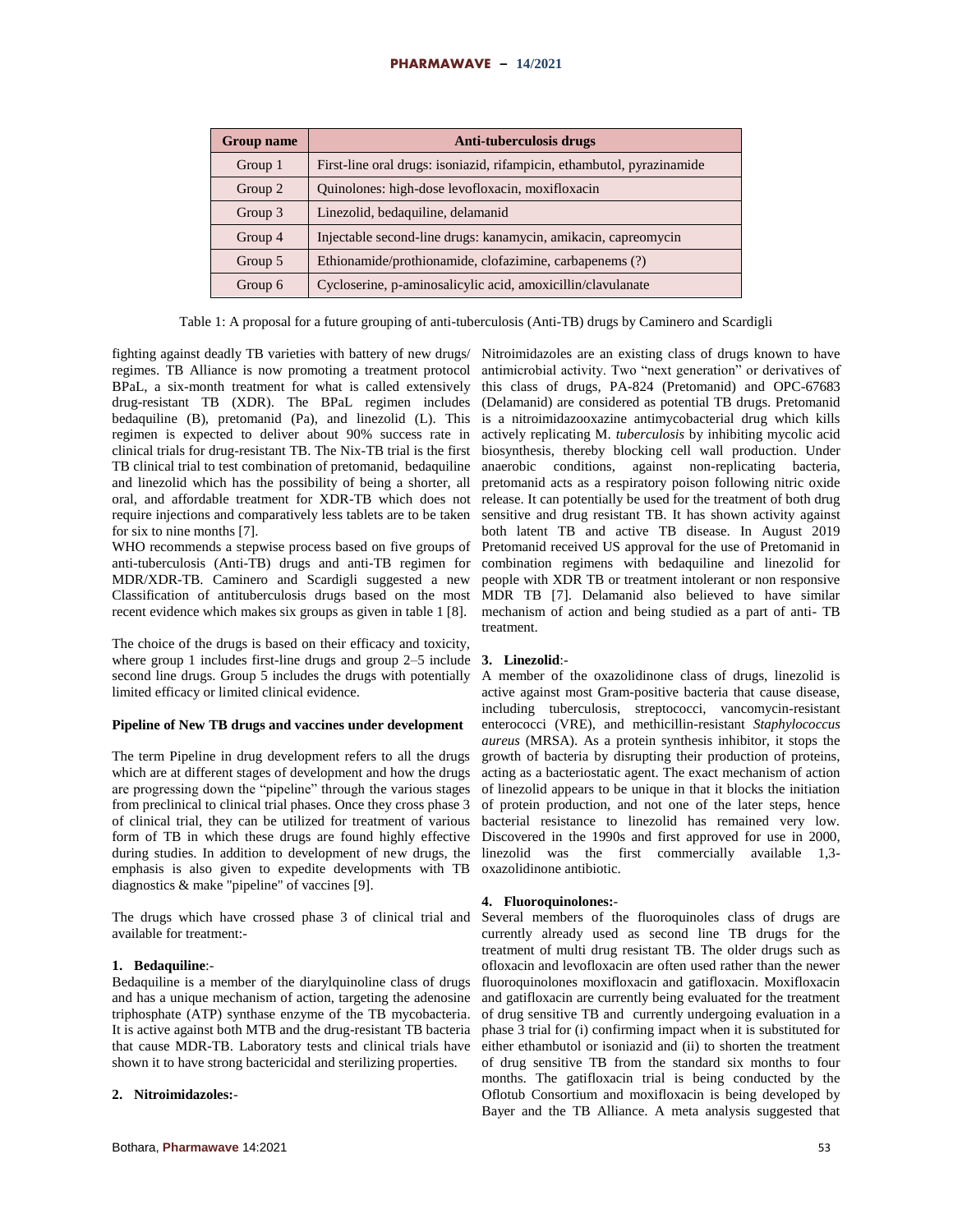unfavourable treatment outcomes compared with the standard 11].

#### **5. Rifamycins**:-

The Rifamycins are potent inhibitors of mycobacterial activity. **5. BTZ-043** Three semi synthetic rifamycins - rifampicin, rifapentine, and BTZ-043 efficiently inhibits MTB cell wall synthesis by possible TB drug for shortening treatment, and for intermittent TB drug treatment, and clinical trials are under way to further assess this [12].

The drugs which approaching towards phase 3 of clinical trials are listed below-

# **A) Phase-II-**

# **1. AZD5847:**-

AZD5847 is a potential new TB drug being developed by AstraZeneca. In December 2012 it was announced that the first patient had been enrolled in a Phase 2A trial of the drug in South Africa, to assess the effectiveness of the drug for patients with TB, including patients with HIV and TB coinfection.7 The study is sponsored by the National Institute of Allergy and Infectious Diseases (NIAID), which is part of the U.S. National Institutes of Health.

#### **2. Sutezolid**:-

Sutezolid is in the same class of drugs as linezolid (oxazolidinones). Tests conducted over the past decade have indicated that sutezolid may have an improved therapeutic potential when compared to linezolid, which is currently recommended by the World Health Organization as a treatment option for drug-resistant forms of TB.

### **3. TBA-7371:**-

The enzyme DprE1 is involved in the synthesis of arabinans which are an essential part of mycobacterial cell walls. This is a new target and these inhibitors are active against M. tb strains resistant to known TB drugs. TBA-7371 has demonstrated *invivo* efficacy and a thus far acceptable safety profile.

#### **4. OPC-167832:-**

OPC-167832 is a newly synthesized carbostyril derivative which shows anti-mycobacterial activity by inhibiting decaprenylphosphoryl-β-D-ribose 2'-oxidase (DprE1), an **8. GSK 3036656:** essential enzyme for cell wall biosynthesis of Mycobacterium Leucyl-tRNA synthetase (LeuRS) is an essential enzyme for clinically isolated strains including multidrug resistant/extensively drug resistant MTB ranged from 0.00024 activity against both growing and intracellular bacilli and inhibition of Mtb LeuRS [19]. therapeutic effect in an experimental mouse model of chronic TB at lower doses than other anti-TB drugs. OPC-167832 did **9. SQ109**: not show antagonistic effects with the other anti-TB drugs in in SQ109 is a novel 1,2-ethylene diamine small molecule drug vitro checkerboard agar dilution method and in a mouse model with 3 unique mechanisms of action that are distinct from other of chronic TB. Furthermore, OPC-167832 in regimens antibiotics used for the treatment of tuberculosis [20].

fluoroquinolone substitution for isoniazid or ethambutol in combined with delamanid showed superior efficacies to a short course regimens might result in more frequent standard regimen RHZE (rifampicin + isoniazid + regimen, in particular an increased incidence of relapse [10, 167832 is a new anti-TB drug candidate and could be a pyrazinamide + ethambutol) in mice. We concluded that OPCmember of new generation anti-TB regimens which have potential to shorten the period of TB treatment [13, 14].

rifabutin - have been used for the treatment of various blocking the decaprenyl- phosphoribose-2′-epimerase (DprE1), microbial infections. Rifampicin is a key component of first necessary for the synthesis of D-Arabinofuranose, a component line drug treatment for TB. Rifapentine is attractive as a of arabinogalactan and arabinomannan. Its mechanism of action is highly selective for mycobacterial species. BTZ-043 is active against all tested MTB strains including clinical isolated from MDR and XDR patients. The in vitro MIC ranges between  $\sim 0.1$  - 80 ng/ml for fast growers, and from 1 - 30 ng/ml for members of the M. *tuberculosis* complex. In vivo BTZ-043 shows superior activity to INH in mouse models, most prominent after 2 months and thereafter. Synergistic effects with rifampicin and bedaquiline were detected. In preclinical toxicology (GLP) studies, BTZ-043 showed a low toxicologic potential, it was well tolerated up to 170 mg/kg (NOAEL) in rats over 28 days and it showed a NOAEL of 360mg/kg in minipigs. BTZ-043 showed low interaction with the CYP450 enzymes. The safety panel (neurotoxicity, cardiotoxicity and respiratory toxicity) was conducted under GLP standards and within the NOAELs determined in the toxicolo [15, 16].

#### **6. Telacebec** (**Q203**):-

Q203 is the first-in-class, orally-available antibiotic for the treatment of tuberculosis (TB). Telacebec is a selective inhibitor with high specificity for the cytochrome bc1 complex of *Mycobacterium tuberculosis*. This complex is a critical component of the electron transport chain, and inhibition disrupts the bacterium's ability to generate energy [17].

### **7. Macozinone** (MCZ, PBTZ-169)-

PBTZ169 is a piperazinobenzothiazinone derivative optimized by medicinal chemistry from the lead BTZ043. PBTZ169 has several advantages compared to BTZ043, amongst which are easier chemical synthesis, due to the absence of chiral centers, low cost of goods and better pharmacodynamics. PBTZ169 covalently inhibits DprE1, an enzyme essential for the biosynthesis of key cell wall components. The drug has additive effects with many TB therapeutic agents, both marketed and in development, and has synergic effects with bedaquiline and clofazimine in preclinical models [18].

tuberculosis (MTB). The minimum inhibitory concentrations of protein synthesis. LeuRS has two catalytic sites, an OPC-167832 against MTB on both laboratory strains and aminoacylation site, which charges tRNALeu with leucine and to 0.002 μg/mL. OPC-167832 showed potent bactericidal led to the discovery of GSK070, which exhibits potent an editing or proof-reading site that hydrolyses incorrectly charged tRNALeu. Evaluation various Mtb LeuRS inhibitors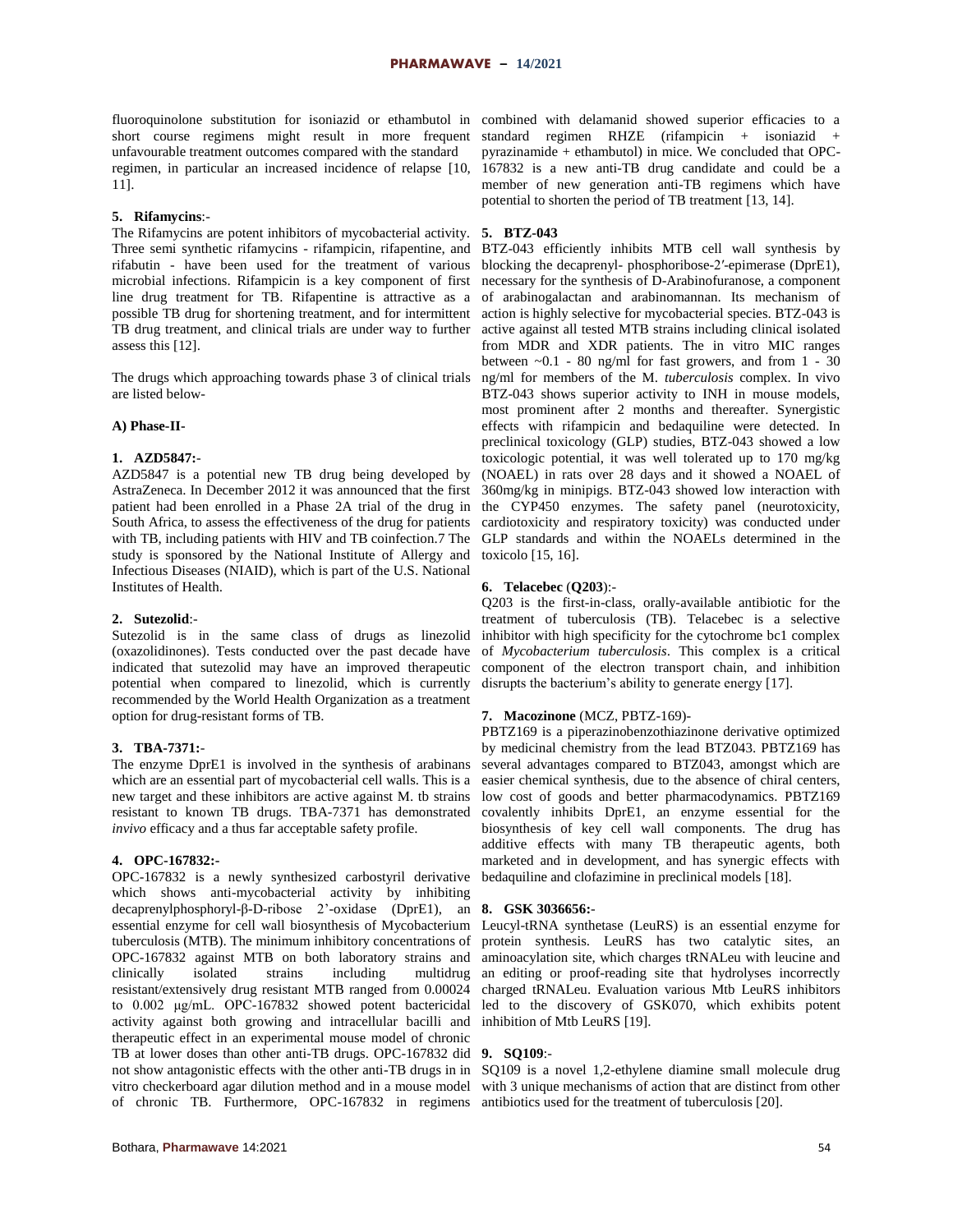# **10. Delpazolid** (LCB01-0371)- A novel oxazolidinone with cyclic amidrazone [21]. **B) Phase-I:-**

### 1. **TBI-223**:-

Oxazolidinones are mainly used as antimicrobials. The antibacterial effect of oxazolidinones occurs by working as protein synthesis inhibitors, targeting an early step involving the binding of N-formylmethionyl-tRNA to the ribosome. Oxazolidinones have shown activity against M. tb and several are either in development for, or already used, to treat TB. **1. FNDR-20081:-** Linezolid, sutezolid, and delpazolid are all members of the [4-{4-[5-(4-Isopropyl-phenyl)-[1,2,4]oxadiazol-3-ylmethyl]oxazolidinone class [22].

# 2. **TBAJ-587**-

The development of the anti-TB drug bedaquiline introduced both a novel chemical class—diarylquinolines (DARQs)—as well as a novel MTB-selective mechanism of action (direct inhibition of MTB ATP synthase). This next-generation diarylquinoline project has shown potential to maintain bedaquiline's impressive anti-TB activities while introducing improved safety properties [23].

# 3. **TBAJ-876**:-

This diarylquinoline appears more efficacious and potent against TB than bedaquiline as well as the investigational diarylquinoline TBAJ-587, with a lower predicted clinical dose than either of those compounds. Similar to TBAJ-587, TBAJ-876 possesses improved safety properties compared to bedaquiline [23].

# 4. **GSK 2556286** (GSK-286):-

GSK-286 is a new chemical entity with a novel mechanism of action related to cholesterol catabolism. GSK-286 selectively **3. FNDR 20364:** kills intracellular MTB. It penetrates into necrotic lesions A natural product derived peptide antibiotic with excellent (MALDI) and reduces inflammation.

# 5. **Macozinone** (MCZ, PBTZ-169):-

PBTZ169 is a piperazinobenzothiazinone derivative optimized by medicinal chemistry from the lead BTZ043. PBTZ169 has several advantages compared to BTZ043, amongst which are easier chemical synthesis, due to the absence of chiral centers, low cost of goods and better pharmacodynamics. PBTZ169 covalently inhibits DprE1, an enzyme essential for the 4. **TB47**: biosynthesis of key cell wall components. The drug has additive effects with many TB therapeutic agents, both marketed and in development, and has synergic effects with bedaquiline and clofazimine in preclinical models [23].

# 6. **TBA-7371**:-

AZ 7371 is a non-covalent inhibitor of decaprenylphosphorylβ-D-ribose 2'-epimerase (DprE1) with an IC50 value of 10 nM. It also inhibits PDE6 with an IC50 value of 4 µM. 23.

### 7. **BVL-GSK098**:-

BVL-GSK098 in combination with (Eto)/prothionamide (Pto) as an oral treatment of pulmonary GSK839 is a new chemical class that inhibits M. *tuberculosis* tuberculosis. BVL-GSK098 acts via a new mechanism on tryptophan synthase (TrpAB) in a selective manner. bacterial transcriptional regulators, stimulating novel bioactivation pathways for Eto resulting in an increase of Eto 6. **MBX-4888A**:efficacy, while simultaneously overcoming resistance to Eto.

BVL-GSK098 renders Eto rapidly bactericidal and reduces the emergence of Eto-resistance development in vitro and in vivo  $[24]$ 

### 8. **TBI-166**:-

TB Alliance has pursued compounds that mirror clofazimine's potential as an anti-TB drug while possessing a superior side effect profile. TBI-166 was identified through a lead optimization.

### **C) Preclinical stages-**

piperazin-1-yl}-7-pyridin-3-yl-quinoline] is a novel, first in class anti-tubercular pre-clinical candidate against sensitive and drug-resistant *Mycobacterium tuberculosis* (MTB). In-vitro combination studies of FNDR-20081 with first- and secondline drugs exhibited no antagonism, suggesting its compatibility for developing new combination-regimens. FNDR-20081, which is non-toxic with no CYP3A4 liability demonstrated exposure-dependent killing of replicating-MTB, as well as the non-replicating-MTB, and efficacy in a mouse model of infection [25].

# 2. **OTB-658**:-

OTB-658 showed bacteriostatic effectiveness with a lower MIC than linezolid against *Mycobacterium tuberculosis*. The minimal bactericidal concentrations and time-kill curves for OTB-658 indicated inhibition activity similar to that of linezolid. OTB-658 entered macrophages to inhibit M. tuberculosis growth. OTB-658 had a low mutation frequency (10-8), which would prevent drug-resistant mutations from emerging in combination regimens [26].

*invitro* and *invivo* activity in mouse and guinea pig TB infection models. Peptide candidate kills TB through a novel mode of action by inhibiting ribosome associated GTPase activity blocking protein translation. Several *in-vivo*, inhalation combination studies with Isoniazid and Rifampicin or second line drugs revealed superiority of peptide containing combinations.

**TB47**, a new drug candidate targeting QcrB in the electron transport chain, has shown a unique synergistic activity with clofazimine and forms a highly sterilizing combination. Here, we investigated the sterilizing effects of several all-oral regimens containing TB47 plus clofazimine and linezolid as a block and the roles of fluoroquinolones and pyrazinamide in them. All these regimens cured tuberculosis within 4 to 6 months in a well-established mouse model, and adding pyrazinamide showed a significant difference in bactericidal effects [27].

#### 5. **GSK839**:-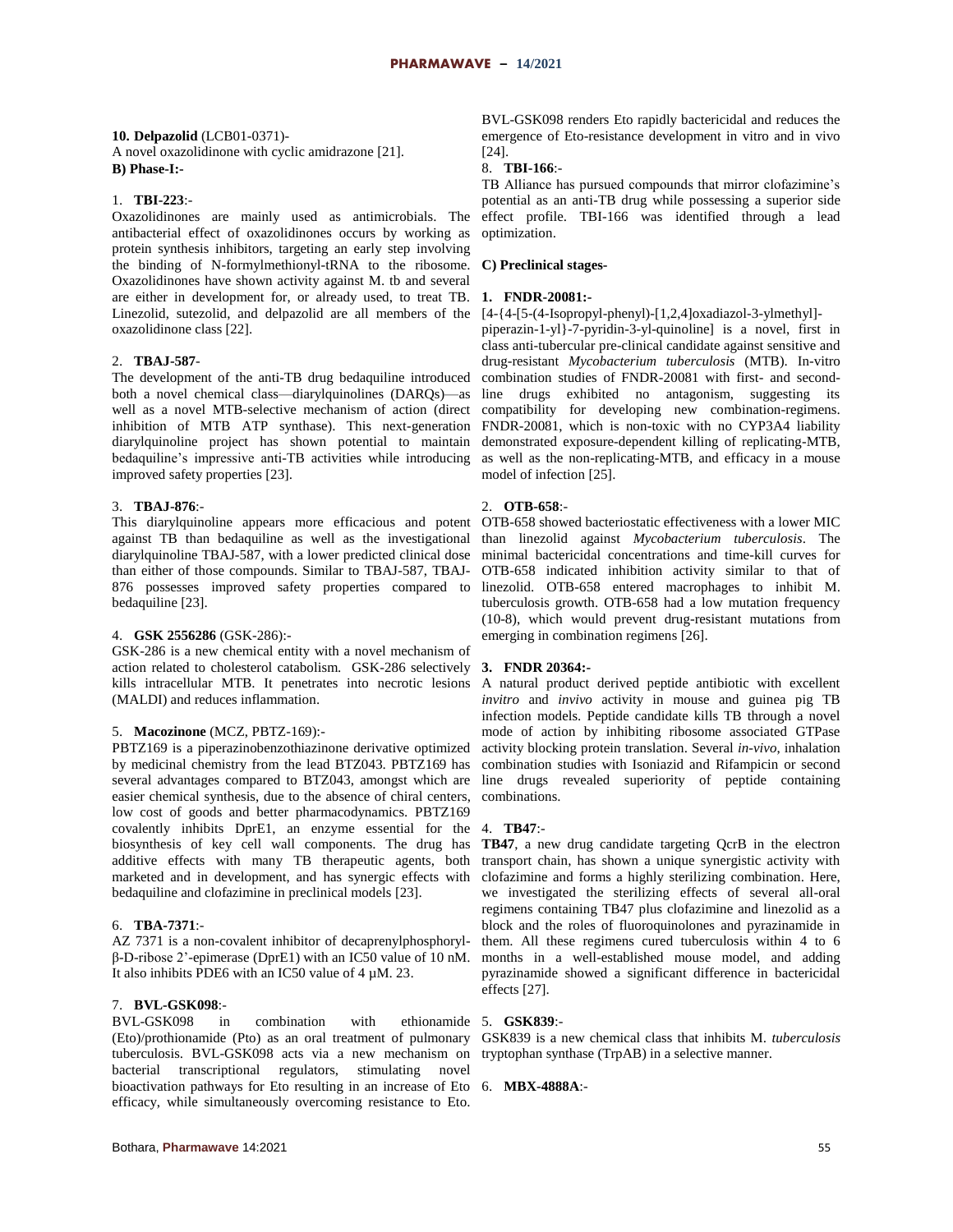MBX-4888A using structure-based design, a new semisynthetic series of spectinomycin analogs with selective ribosomal inhibition and narrow-spectrum antitubercular activity had been generated. In multiple murine infection models, these spectinamides were well tolerated, significantly reduced lung mycobacterial burden and increased survival. *Invitro* studies demonstrated a lack of cross resistance with existing tuberculosis therapeutics, activity against multidrug-resistant (MDR) and extensively drug-resistant tuberculosis and an excellent pharmacological profile.

# 7. **Sanfetrinem**:-

Sanfetrinem the oral beta-lactam sanfetrinem cilexetil, a firstin-class tricyclic carbapenem. Sanfetrinem was identified in a screen of ca. 2,000 beta-lactams as the most active against 8 intracellular M. tuberculosis

# **Conclusion:**

The last few decades has captured a significant rise of development of new drugs, repurposed drugs and various treatment regimens for TB. In various studies the drugs with poor efficacy like ethambutol and pyrazinamide were placed efficiently owing to their excellent biodistribution. Drugs like bedaquiline and delamanid contain two or more aromatic moieties, which makes them highly lipophilic. Multiple drugs were being docked, designed and synthesised which were in different phases of clinical and preclinical studies. Increasing number of MDT were handled by rational prescription and various drug regulatory authorities. We are expecting not only expecting new drugs but also novel mycobarial targets. So it is anticipated that careful designing of new molecules will lead to the development of new compounds that can solve all the 13. Hariguchi et al. OPC-167832, a novel carbostyril derivative problems which society is facing.

#### **References**

- 1. Barberis I, Bragazzi NL, Galluzzo L, Martini M. The history of tuberculosis: From the first historical records to the isolation of Koch's bacillus. J Prev Med Hyg. 2017;58(1):E9– 12. [PMC free article] [PubMed] [Google Scholar]
- 2. M. Cristina Gutierrez, Ancient Origin and Gene Mosaicism of 15. the Progenitor of Mycobacterium tuberculosis,2005, https://www.ncbi.nlm.nih.gov/pmc/articles/PMC1238740/
- 3. Aufderheide AC, Rodríguez-Martín C, Langsjoen O. The Cambridge encyclopedia of human paleopathology. Cambridge, UK: Cambridge University Press; 1998, pp. 126– 127.
- 4. Viney K, Linh NN, Gegia M, et al. New definitions of preextensively and extensively drug-resistant tuberculosis: Update from the World Health Organization. Eur Respir J. 2021;57(4):2100361. [PubMed] [Google Scholar]
- 5. Velayati AA, Masjedi MR, Farnia P, et al. Emergence of new forms of totally drug-resistant tuberculosis bacilli: Super extensively drug-resistant tuberculosis or totally drugresistant strains in Iran. Chest. 2009;136:420. [PubMed] [Google Scholar]
- 6. Nahid P, Mase SR, Migliori GB, Sotgiu G, Bothamley GH, Brozek JL, Cattamanchi A, Cegielski JP, Chen L, Daley CL, Dalton TL, Duarte R, Fregonese F, Horsburgh CR Jr, Ahmad Khan F, Kheir F, Lan Z, Lardizabal A, Lauzardo M, Mangan JM, Marks SM, McKenna L, Menzies D, Mitnick CD, Nilsen DM, Parvez F, Peloquin CA, Raftery A, Schaaf HS, Shah NS,

Starke JR, Wilson JW, Wortham JM, Chorba T, Seaworth B. Treatment of Drug-Resistant Tuberculosis. An Official ATS/CDC/ERS/IDSA Clinical Practice Guideline. Am J Respir Crit Care Med. 2019 Nov 15;200(10):e93-e142. doi: 10.1164/rccm.201909-1874ST. Erratum in: Am J Respir Crit Care Med. 2020 Feb 15;201(4):500-501. PMID: 31729908; PMCID: PMC6857485.

- 7. Conradie F, Diacon AH, Ngubane N, Howell P, Everitt D, Crook AM, Mendel CM, Egizi E, Moreira J, Timm J, McHugh TD, Wills GH, Bateson A, Hunt R, Van Niekerk C, Li M, Olugbosi M, Spigelman M; Nix-TB Trial Team. Treatment of Highly Drug-Resistant Pulmonary Tuberculosis. N Engl J Med. 2020 Mar 5;382(10):893-902. doi: 10.1056/NEJMoa1901814. PMID: 32130813; PMCID: PMC6955640.
- 8. Caminero JA, Scardigli A. Classification of antituberculosis drugs: a new proposal based on the most recent evidence. Eur Respir J. 2015 Oct;46(4):887-93. doi: 10.1183/13993003.00432-2015. PMID: 26424519.https://www.who.int/observatories/globalobservatory-on-health-research-and-development/analysesand-syntheses/tuberculosis/analysis-of-tb-r-d-pipeline/
- 9. FDA Approves New Treatment for Highly Drug-Resistant Forms of Tuberculosis", https://www.tballiance.org/news/fdaapproves-new-treatment-highly-drug-resistant-formstuberculosis
- 10. Qiaoling, R. "Moxifloxacin and gatifloxacin for initial therapy of tuberculosis: a meta-analysis of randomized clinical trials", Emerging Microbes & Infections, Feb 2016 https://www.ncbi.nlm.nih.gov/pmc/articles/PMC4777926/
- 11. Zhenkun, Ma. "Global tuberculosis drug development pipeline: the need and the reality", The Lancet, Vol 375(9731), 12 June 2010, 2011-2109
- 12. www.thelancet.com/journals/lancet
- with potent anti-tuberculosis activity as a DprE1 inhibitor. Antimicrob Agents Chemother May 21;64(6):e02020-19. PMID: 32229496
- 14. Robertson et al. Comparative Analysis of Pharmacodynamics in the C3HeB/FeJ Mouse Tuberculosis Model for DprE1 inhibitors TBA-7371, PBTZ169 and OPC-167832. Antimicrob Agents Chemother August 9; AAC0058321. Advance online publication. https://doi.org/10.1128/AAC.00583-21.
- 15. Makarov V et al. 2009. Benzothiazinones kill Mycobacterium tuberculosis by blocking arabinan synthesis. Science. May 8;324(5928):801-4.
- 16. Kloss F et al. 2017. In Vivo Dearomatization of the Potent Antituberculosis Agent BTZ043 via Meisenheimer Complex Formation. Angew Chem Int Ed Engl. 2017 Feb 13;56(8):2187
- Kalia NP et al. 2017. Exploiting the synthetic lethality between terminal respiratory oxidases to kill M. tuberculosis and clear host infection.. PNAS.114.7426
- 18. Makarov V, Lechartier B, Zhang M, Neres J, van der Sar AM, Raadsen SA, Hartkoorn RC, Ryabova OB, Vocat A, Decosterd LA, Widmer N, Buclin T, Bitter W, Andries K, Pojer F, Dyson PJ, Cole ST. Towards a new combination therapy for tuberculosis with next generation benzothiazinones. EMBO Mol Med. 2014 Mar;6(3):372-83. doi: 10.1002/emmm.201303575. Epub 2014 Feb 5. PMID: 24500695; PMCID: PMC3958311.
- 19. Tenero D et al. 2019.First-Time-in-Human Study and Prediction of Early Bactericidal Activity for GSK3036656, a Potent Leucyl-tRNA Synthetase Inhibitor for Tuberculosis Treatment. AAC. 63.8.e00240-19